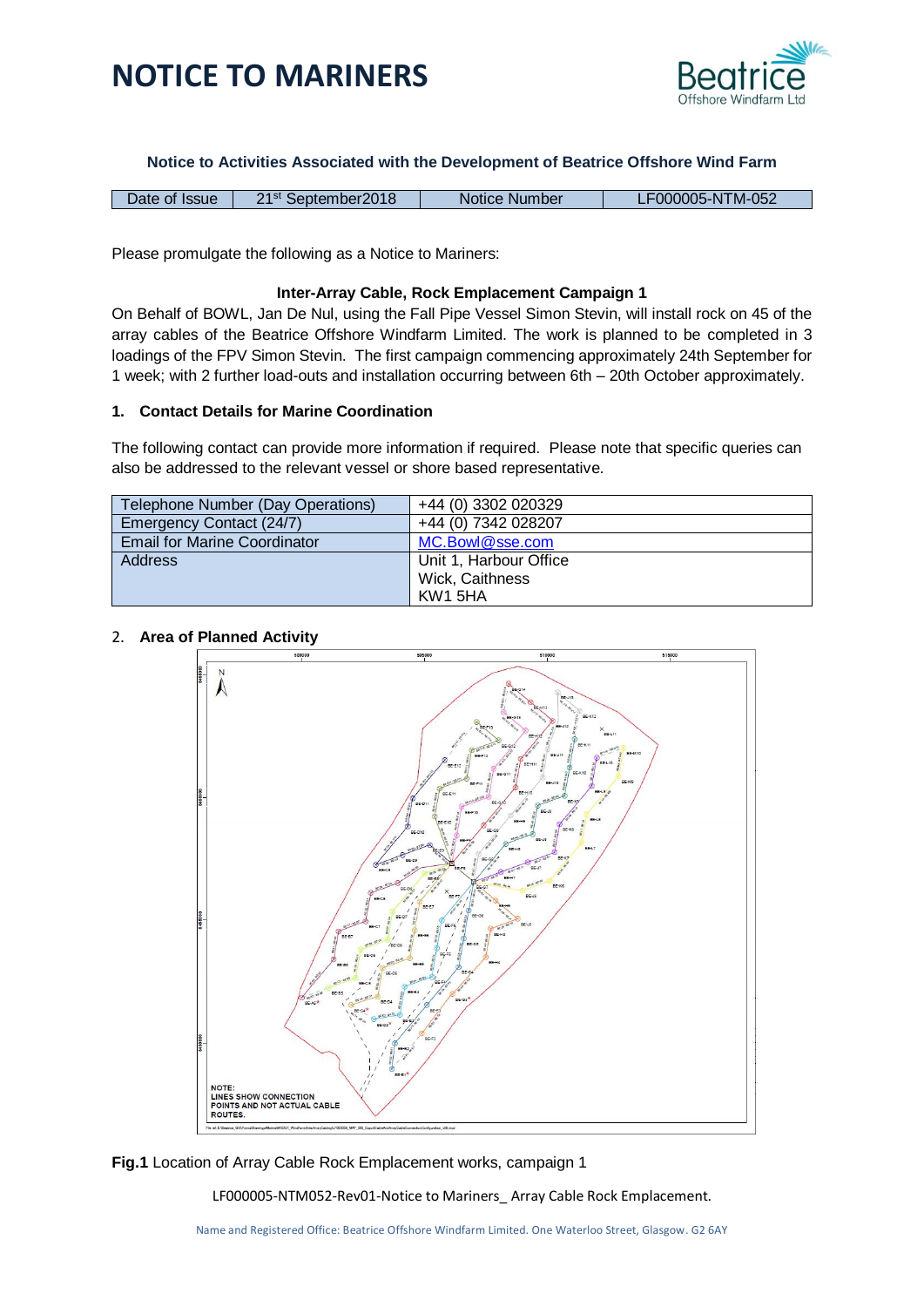

**Table 1** Location of rock emplacement by string colour. (WGS 84)

|                          |               | Cable      |                |                 |              |                      |
|--------------------------|---------------|------------|----------------|-----------------|--------------|----------------------|
| Cable                    | String        | Length (m) | Latitude Start | Longitude Start | Latitude End | <b>Longitude End</b> |
| BE-H6-BE-J5              | <b>Amber</b>  | 1,538      | 58;14.598 N    | 2;51.920 W      | 58;14.192 N  | 2;51.005W            |
| BE-J5-BE-H5              | Amber         | 1,304      | 58;14.192 N    | 2;51.005 W      | 58;13.977 N  | 2;52.132W            |
| BE-H5-BE-H4              | Amber         | 1,262      | 58;13.977 N    | 2;52.132 W      | 58;13.356 N  | 2;52.339 W           |
| BE-H4-BE-G3              | <b>Amber</b>  | 2,074      | 58;13.356 N    | 2;52.339 W      | 58;12.544 N  | 2;53.727 W           |
| BE-G3-BE-F2              | Amber         | 2,023      | 58;12.544 N    | 2;53.727 W      | 58;11.685 N  | 2;55.005 W           |
| BE-F3-BE-E2              | <b>Blue</b>   | 2,094      | 58;12.306N     | 2,54.796 W      | 58;11.470 N  | 2;56.128 W           |
| BE-G4-BE-F3              | Blue          | 2,080      | 58;13.142 N    | 2,53.464 W      | 58;12.306N   | 2;54.796 W           |
| BE-G5-BE-G4              | <b>Blue</b>   | 1,232      | 58;13.762N     | 2;53.254 W      | 58;13.142 N  | 2;53.464 W           |
| BE-G6-BE-G5              | <b>Blue</b>   | 1,231      | 58;14.384 N    | 2;53.044 W      | 58;13.762 N  | 2;53.254 W           |
| <b>BE-G7-BE-G6</b>       | <b>Blue</b>   | 1261.5     | 58;14.995N     | 2,52.841 W      | 58;14.389 N  | 2;53.033 W           |
| <b>BE-G7-BE-F6</b>       | Cyan          | 2052.5     | 58;15.004 N    | 2;52.849 W      | 58;14.175N   | 2;54.158 W           |
| BE-F6-BE-E5              | Cyan          | 1,258      | 58;14.168 N    | 2;54.169 W      | 58;13.548 N  | 2;54.738 W           |
| BE-F5-BE-F4              | Cyan          | 1,262      | 58;13.548 N    | 2;54.738 W      | 58;12.927 N  | 2;54.588 W           |
| BE-F4-BE-E4              | Cyan          | 1,289      | 58;12.927 N    | 2,54.588 W      | 58;12.712 N  | 2;55.710W            |
| BE-E5-BE-D5              | <b>G</b> old  | 1,354      | 58;13.333 N    | 2;55.502 W      | 58;13.117 N  | 2;56.626 W           |
| BE-E6-BE-E5              | <b>G</b> old  | 1,236      | 58;13.594 N    | 2,55.293 W      | 58;13.333 N  | 2;55.502W            |
| BE-D11-BE-E12            | Navy          | 2104.2     | 58;16.851 N    | 2;55.362 W      | 58;17.673N   | 2;54.024 W           |
| <b>BE-E11-BE-F11</b>     | Olive         | 1287.6     | 58;17.064 N    | 2;54.237 W      | 58;17.267 N  | 2;53.106 W           |
| BE-F8-BE-F9              | <b>Pink</b>   | 1321.3     | 58;15.407 N    | 2;53.733W       | 58;16.025N   | 2;53.526 W           |
| BE-F9-BE-F10             | <b>Pink</b>   | 1224.3     | 58;16.038 N    | 2;53.529 W      | 58;16.647 N  | 2;53.316W            |
| BE-F10-BE-G10            | <b>Pink</b>   | 1351.2     | 58;16.659 N    | 2;53.320 W      | 58;16.861 N  | 2;52.190 W           |
| BE-G11-BE-H12            | <b>Pink</b>   | 2082.0     | 58;17.495N     | 2;51.983W       | 58;18.318 N  | 2;50.644 W           |
| BE-J12-BE-H13            | <b>Red</b>    | 1477.2     | 58;18.544 N    | 2;49.519 W      | 58;18.938 N  | 2;50.433W            |
| BE-H11-BE-J12            | <b>Red</b>    | 2090.9     | 58;17.709 N    | 2;50.857 W      | 58;18.532N   | 2;49.516W            |
| <b>BE-G7-BE-G8</b>       | Silver        | 1218.5     | 58;15.010 N    | 2;52.823W       | 58;15.619N   | 2;52.611 W           |
| BE-H9-BE-J10             | Silver        | 2124.9     | 58;16.467 N    | 2;51.278 W      | 58;17.290 N  | 2;49.939 W           |
| BE-J10-BE-J11            | Silver        | 1234.8     | 58;17.303N     | 2;49.941 W      | 58;17.911 N  | 2;49.728 W           |
| BE-J11-BE-J13            | Silver        | 2429.5     | 58;17.923 N    | 2;49.731 W      | 58;19.153 N  | 2;49.305 W           |
| BE-J13-BE-K12            | Silver        | 1533.6     | 58;19.165N     | 2;49.308 W      | 58;18.758 N  | 2;48.393W            |
| BE-K11-BE-K12 Interlink  |               | 1225.1     | 58;18.746 N    | 2;48.389 W      | 58;18.138 N  | 2;48.604 W           |
| BE-J9-BE-K9              | Teal          | 1290.8     | 58;16.682N     | 2;50.152W       | 58;16.884 N  | 2;49.023W            |
| BE-J8-BE-J9              | <b>Teal</b>   | 1250.5     | 58;16.061 N    | 2;50.362 W      | 58;16.669 N  | 2;50.149W            |
| BE-H8-BE-J8              | <b>Teal</b>   | 1292.3     | 58;15.846 N    | 2;51.487 W      | 58;16.049N   | 2;50.359W            |
| BE-H7-BE-J7              | <b>Violet</b> | 1289.3     | 58;15.224 N    | 2;51.698 W      | 58;15.428 N  | 2;50.572W            |
| BE-J7-BE-K7              | <b>Violet</b> | 1291.5     | 58;15.439 N    | 2;50.574 W      | 58;15.642N   | 2;49.445 W           |
| <b>BE-K7-BE-K8</b>       | Violet        | 1233.3     | 58;15.654 N    | 2;49.448 W      | 58;16.263 N  | 2;49.233W            |
| BE-K8-BE-L9              | Violet        | 2102.7     | 58;16.275N     | 2;49.237 W      | 58;17.098 N  | 2;47.895 W           |
| BE-L9-BE-L10             | <b>Violet</b> | 1240.2     | 58;17.110 N    | 2;47.898 W      | 58;17.718 N  | 2;47.685 W           |
| BE-M10-BE-L10  Interlink |               | 1329.8     | 58;17.731 N    | 2;47.687 W      | 58;17.932 N  | 2;46.558 W           |
| BE-M9-BE-M10             | ⁄ellow        | 1453.0     | 58;17.324 N    | 2;46.773W       | 58;17.945 N  | 2;46.561 W           |
| BE-L8-BE-M9              | Yellow        | 2092.9     | 58;16.489 N    | 2;48.111 W      | 58;17.312 N  | 2;46.770 W           |
| BE-L7-BE-L8              | Yellow        | 1249       | 58;15.868 N    | 2;48.322W       | 58;16.477 N  | 2;48.108 W           |
| BE-K6-BE-L7              | Yellow        | 2087.5     | 58;15.033 N    | 2;49.659 W      | 58;15.856 N  | 2;48.319 W           |
| BE-J6-BE-K6              | rellow        | 1301.9     | 58;14.819 N    | 2;50.784 W      | 58;15.021 N  | 2;49.656 W           |
| <b>BE-G7-BE-J6</b>       | rellow)       | 2320       | 58;14.997 N    | 2;52.820 W      | 58;14.806N   | 2;50.781 W           |

### **3. Activity Description**

Following the Inter Array Cable (IAC) installation campaigns 1 & 2, 50 cables have been installed by Siem Offshore Contractors with 27 cables buried at, or in excess of the minimum target burial depth specification of 0.6m. The remaining 23 cables have sections out with specification, with depths of less than 0.6m. The expected length requiring protection by rock emplacement is made up of known and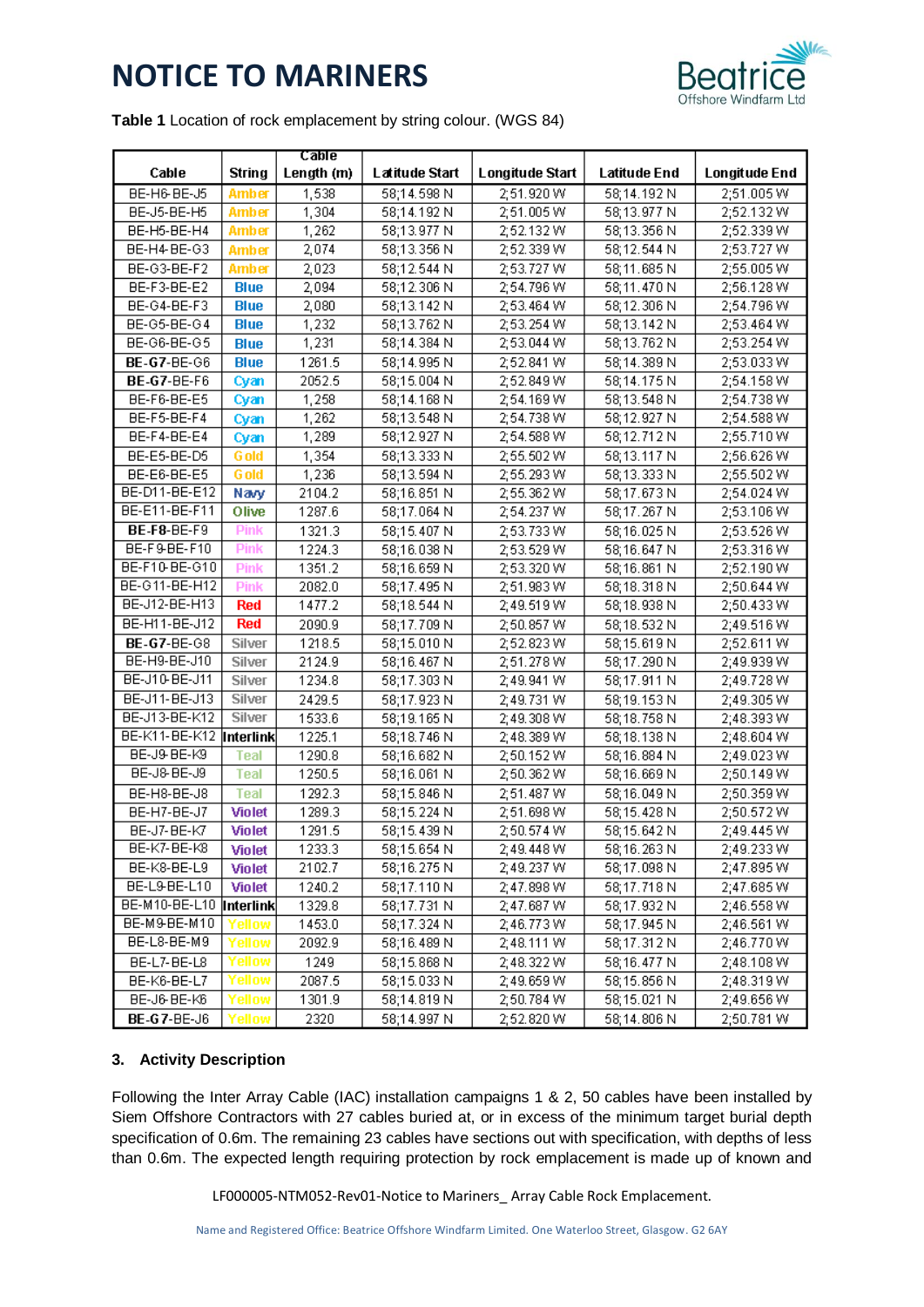

projected lengths, with an expectation of ~17km total over these 23 cables, and for a portion of the 41 cables to be installed in campaign 3.

SOC, in collaboration with Subsea 7 have normalised the berm design to take account of the reported infield threats to the cable and to provide adequate protection against such. The table below details the requirements and the design basis for each aspect of the proposed berm. An optimised rock berm design for the requirement (fishing gear interaction, anchoring and over trawl-ability) would consist of the following details stated within Table 2

# **Table 2** Rock Berm design

| <b>Description</b>                                                       | <b>Requirement</b>                                                                                                                                                    | <b>Design</b>                                                                                                                                        |
|--------------------------------------------------------------------------|-----------------------------------------------------------------------------------------------------------------------------------------------------------------------|------------------------------------------------------------------------------------------------------------------------------------------------------|
| <b>Rock Cover Height</b><br>(cable on surface)                           | 0.5 <sub>m</sub>                                                                                                                                                      | Adequate impact energy<br>absorption from trawl<br>board - As per DNVGL-RP-<br>F114                                                                  |
| Rock Cover Height<br>(cable at 0.50m<br>DOL average when<br>out of spec) | 0.3 <sub>m</sub>                                                                                                                                                      | Rock berm height reduced<br>to a practical minimum of<br>0.3m height from MSBL.<br>Also in line with minimum<br>height stated by sub-<br>contractor. |
| <b>Crest Width</b>                                                       | 0.5 <sub>m</sub>                                                                                                                                                      | In line with standard<br>horizontal rockdumper's<br>vertical tolerance of -<br>0.0m/+0.5m requirement.                                               |
| Side Slope                                                               | 1:3                                                                                                                                                                   | Preferred slope stated by<br><b>SFF (Scottish Fishing</b><br>Federation) for trawl gear<br>interaction.                                              |
| <b>Rock Grade</b>                                                        | $1 - 5''$                                                                                                                                                             | Standard rock size.<br>Depending on stability<br>assessment performed by<br>rock sub-contractor.                                                     |
| <b>Rock Description</b>                                                  | Un-weathered igneous<br>rock, or similar, with no<br>significant iron or<br>deleterious content, non-<br>corrosive, non-magnetic<br>and free of cohesive<br>material. | CIRIA C683 The Rock<br>Manual                                                                                                                        |
| Submerged Unit<br>Weight of Rock                                         | 9.5kN/m3                                                                                                                                                              | Industry Standard -<br><b>Stability Purposes</b>                                                                                                     |
| <b>Specific Density of</b><br>Rock                                       | 2.65Te/m3                                                                                                                                                             | Industry Standard -<br><b>Stability Purposes</b>                                                                                                     |
| Dry Bulk Density of<br>Rock                                              | $1.50 - 1.60 Te/m3$                                                                                                                                                   | Industry Standard -<br><b>Stability Purposes</b>                                                                                                     |



**Fig.2** Rock Berm Profile – surface laid section (worse case)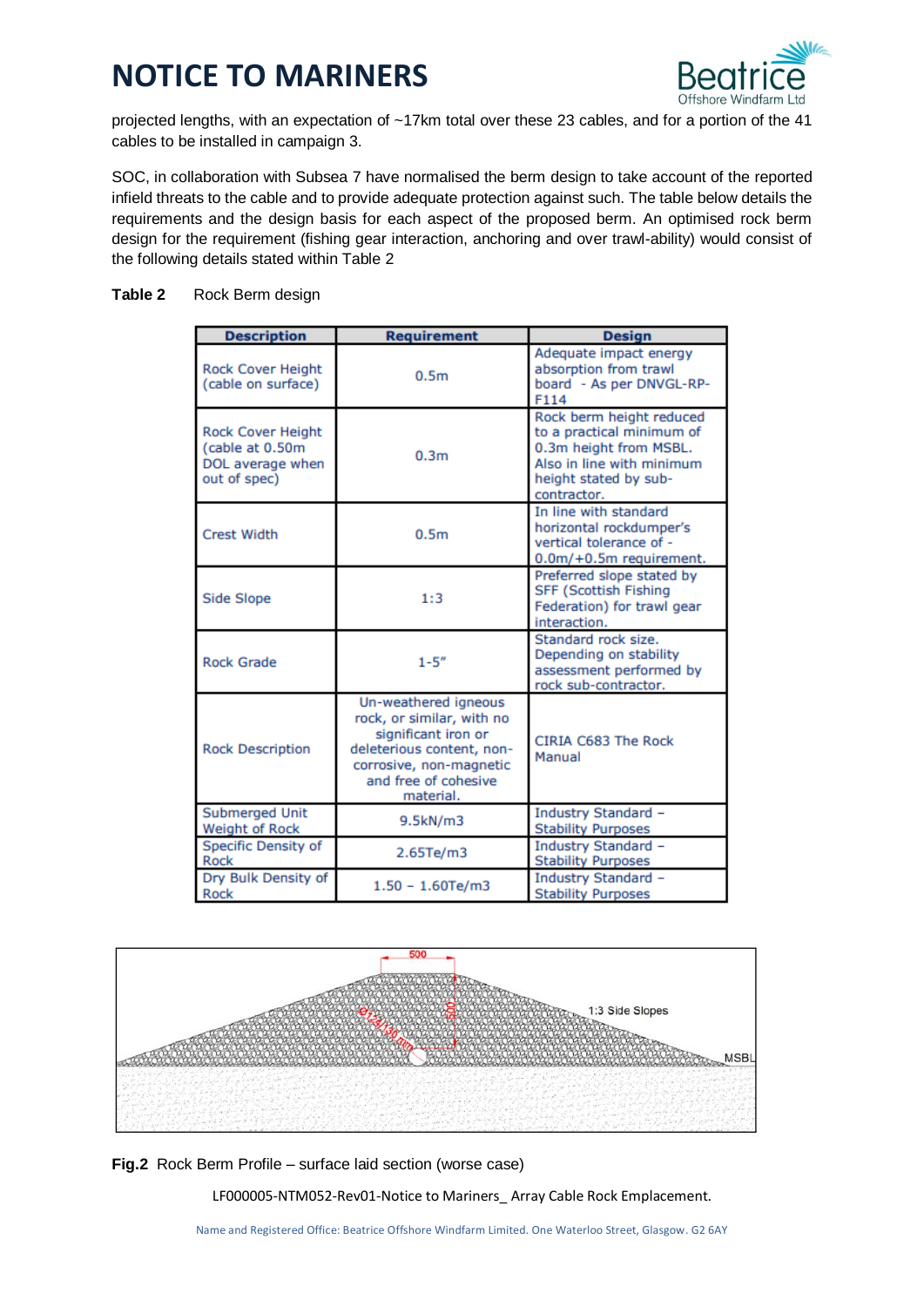

# **4. Vessels Associated with the Activity**

The Fall Pipe Vessel 'Simon Stevin' is an ocean-going high powered vessel, equipped with a flexible fall pipe, which is positioned by means of its Remotely Operated Vehicle (ROV) at the outer end of the fall pipe. The vessel is equipped for Dynamic Positioning (DP2) operations, enabling the vessel to manoeuvre in any direction or remain in a fixed position.

Two large hydraulic excavators are mounted in the middle of each bunker. During rock installation, these excavators are used to feed the conveyor belt system to the fall pipe tower.

| <b>Simon Stevin</b>                        |                                                                                                                                                  |  |  |  |
|--------------------------------------------|--------------------------------------------------------------------------------------------------------------------------------------------------|--|--|--|
| <b>General Description and Dimensions:</b> | Offshore Construction - Fall Pipe Vessel<br>191.5 X 40 m x 9.2m                                                                                  |  |  |  |
| <b>Call Sign:</b>                          | <b>LXUB</b>                                                                                                                                      |  |  |  |
| <b>MMSI:</b>                               | 253309000                                                                                                                                        |  |  |  |
| <b>Onshore Representative:</b>             | Rene Alferink / Vincent van Velsen (SHL)<br>C/O Subsea 7 Arnhall Business Park Westhill,<br>Aberdeenshire, AB32 6FE<br>Email. beatrice-mc@shl.nl |  |  |  |
| <b>SERVICE STR</b><br><b>SIMON STEVIN</b>  |                                                                                                                                                  |  |  |  |

The rock installation process is controlled by the FPROV at the bottom of the fall pipe, which together with the ship's position determines the position of the placed rock. The amount of installed material can be adjusted by setting the feeder output and the vessel's tracking speed.

### **5. Crew transfers**

Crew transfers for the Simon Stevin will be conducted in port or by either helicopter or CTV.

# **6. Adverse Weather Conditions**

Should adverse weather occur during the commissioning works, the rock installation vessel will cease operation and hold position until suitable working weather returns. In case of extreme weather the vessel will leave site for a port of refuge.

# **7. General Safety Advice**

All vessels engaged in the construction activity will exhibit appropriate lights and shapes prescribed by the International Regulations for Preventing Collisions at Sea; relative to their operations. All vessels engaged in the activity will also transmit an Automatic Identification System (AIS) message.